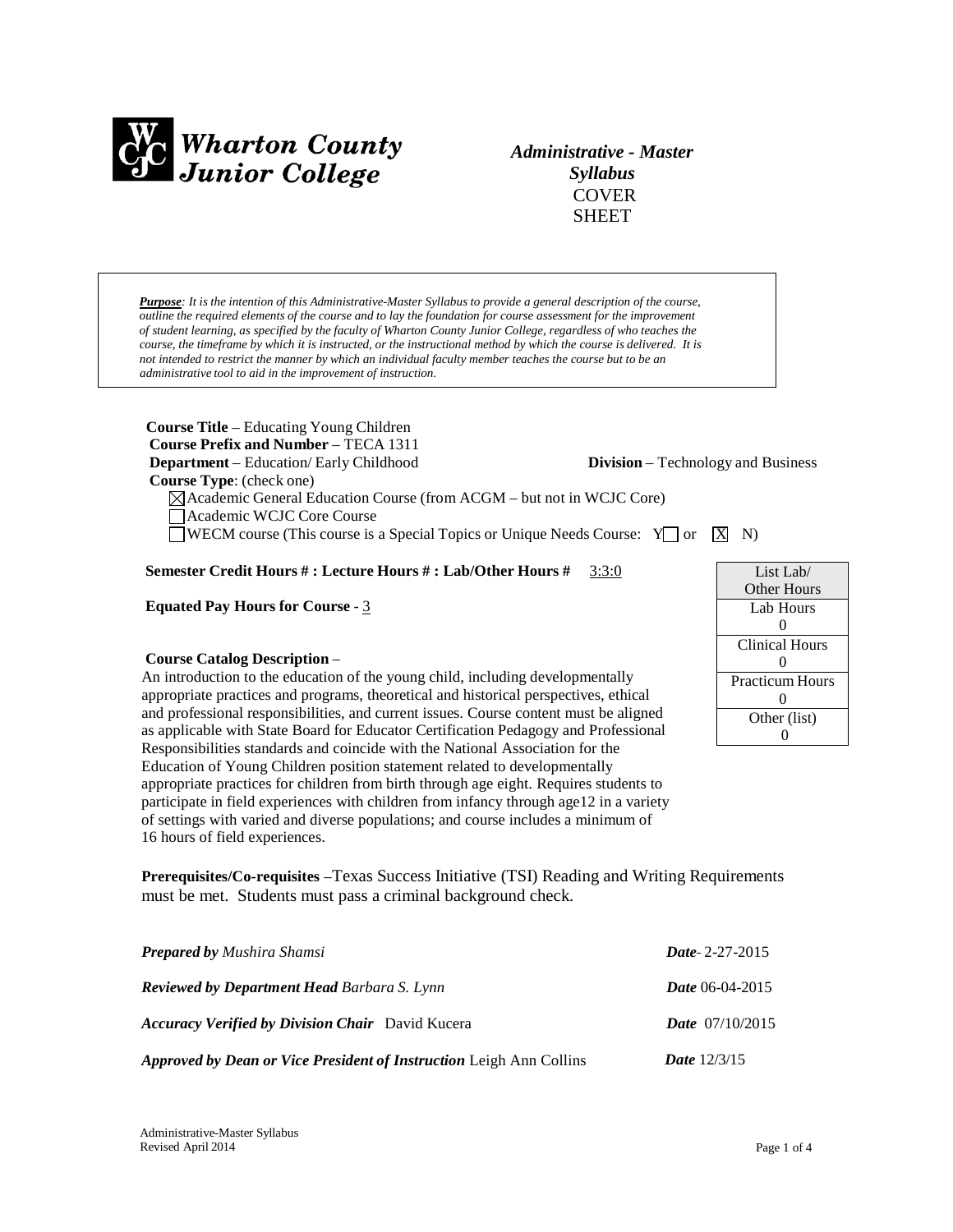

# *Administrative - Master Syllabus*

**I. Topical Outline** – Each offering of this course must include the following topics (be sure to include information regarding lab, practicum, clinical or other non-lecture instruction):

- 1. Discuss contributions of key historical and contemporary theorists to the field of early childhood education.
- Discuss contributions of historical theorists to the field of early childhood education,
- Discuss contemporary theorists and their contributions to the field of early childhood education.
- 2. Describe the features of a developmentally appropriate program for young children.
- Define the term "developmentally appropriate practice"
- Discuss how knowledge of child growth and development impacts developmentally appropriate practices.
- Describe developmentally appropriate practices as they apply to infants/toddlers, preschoolers, school-age children (through grade 6), and children with special needs.
- Explain how developmentally appropriate programs are impacted by difference in family structures and social and cultural backgrounds.
- Explain how play is the foundation for children's learning
- Compare a developmentally appropriate classroom with one that is not developmentally appropriate in relation to room arrangement, materials, and equipment.

3. Define Development and each of the basic developmental areas (physical, cognitive-language, social emotional).

- 4. Describe types of early childhood, elementary, and intermediate programs.
- Identify types and characteristics of different programs for children (ages birth-grade 6)
- Contrast early childhood programs in terms of philosophy and outcomes
- 5. Analyze current and future trends in the field of early childhood, elementary, and intermediate education.
- Identify current legislation in the field of early childhood/special needs.
- Identify early childhood research findings and report on them.
- Discuss public policy, how it is developed, and its impact on children and families.
- Describe inclusion and its implications for the early childhood classroom.
- Explain the importance of early intervention programs.

6. Demonstrate an understanding of the characteristics and developmentalstages of an early childhood professional.

- List characteristics of an early childhood professional.
- Discuss career opportunities for the early childhood professional
- List educational and experience requirements for early childhood positions.
- Describe the profession's code of ethical conduct and its application in everyday practice.
- Discuss the role of early childhood professional organizationsin the development of an early childhood professional.
- Describe the purpose of and opportunities for professional growth and development.
- Identify skills needed to locate and obtain employment.
- Describe advocacy as it relates to an early childhood professional.
- 7. Participate in a minimum of 16 hours of observation in programs for children ages birth-12 years, then summarize and analyze the classrooms according to principles of developmentally appropriate practice.

National Association for the Education of Young Children Standards measured in this course:

- 1. Promoting child development and learning
- 2. Building family and community relationships
- 3. Observing, documenting, and assessing
- 4. Using developmentally appropriate approaches to connect with children and families
- 5. Using content knowledge to build meaningful curriculum
- 6. Becoming a professional

#### **II. Course Learning Outcomes**

Administrative-Master Syllabus Revised April 2014 Page 2 of 4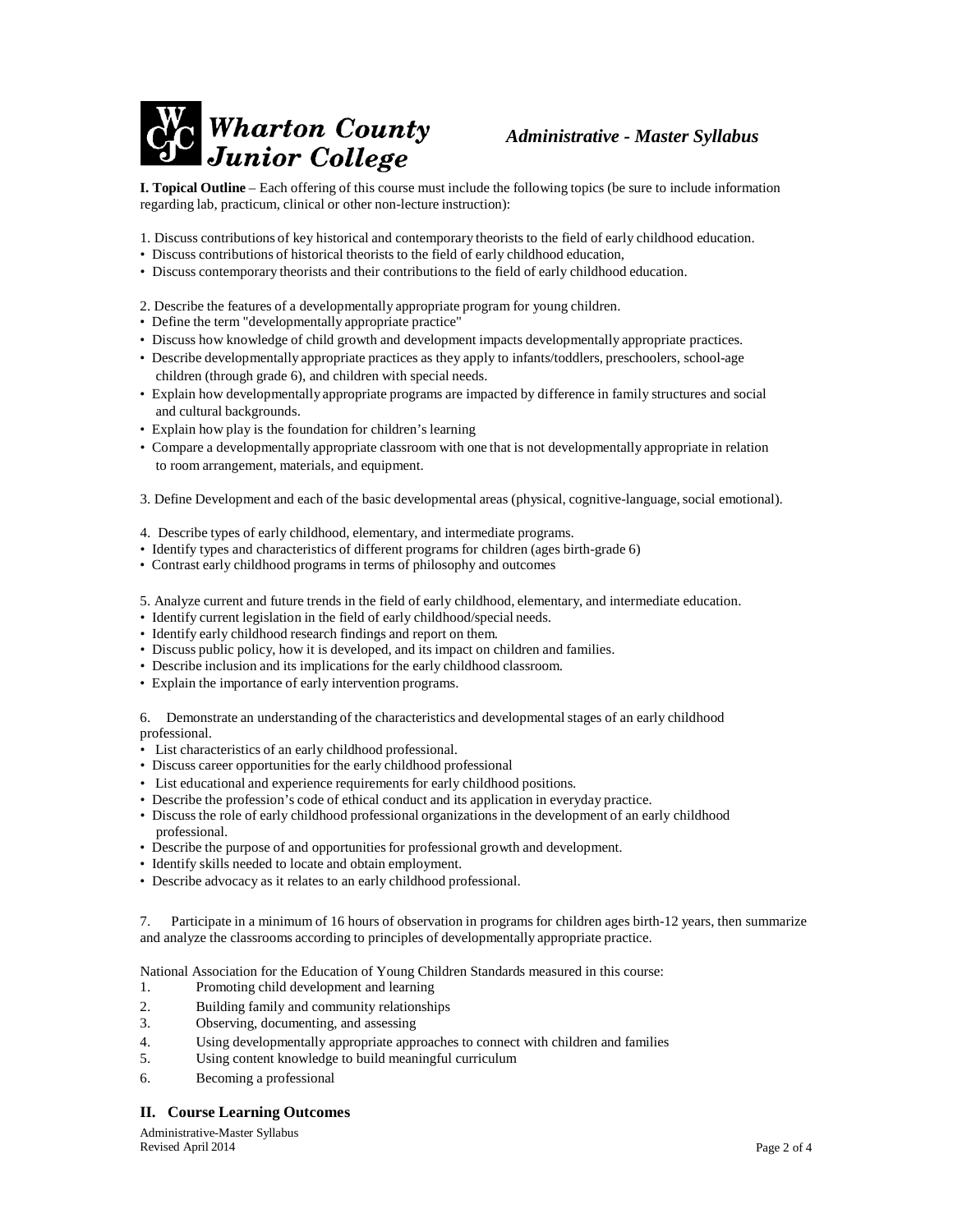| <b>Learning Outcomes</b>                   |
|--------------------------------------------|
| Upon successful completion of this course, |
| students will:                             |

1. Identify the features of a quality developmentally appropriate program for young children.

 2. Explain contributions of historical and contemporary professionals and theorists to the field of early childhood education

3. Analyze various early childhood programs and curricular models that have influenced practice.

4. Describe current and future trends and issues in the field of education

 5. Apply classroom observation and assessment skills to identify developmentally appropriate programs in diverse early childhood educational settings.

6. Describe and adhere to professional code of legal and ethical requirements for educators

7. Apply theoretical principles in Early Childhood Education to classroom practices.

8. Articulate their philosophy of educating young children.

# **Methods of Assessment**

1.**5.7** Students will submit written observations and analyses of infant, toddler, Pre-K or Head Start, Kindergarten, elementary, and sixth grade classrooms graded by a rubric (minimum score of 70 demonstrates mastery).

2. **3.4**. Students will pass a midterm exam (with the minimum of one essay question) and comprehensive departmental exam measuring the learning objectives stated in the topical outline for the course (minimum score of 70 demonstrates mastery). The instructor may elect to include other quizzes or tests, the total of which will comprise 60% of the final average

6. Students will evaluate their own level of professional conduct in a self-evaluation checklist prepared by the department.

8. Students will compose a philosophy paper graded by a rubric (minimum score of 70 demonstrating mastery).